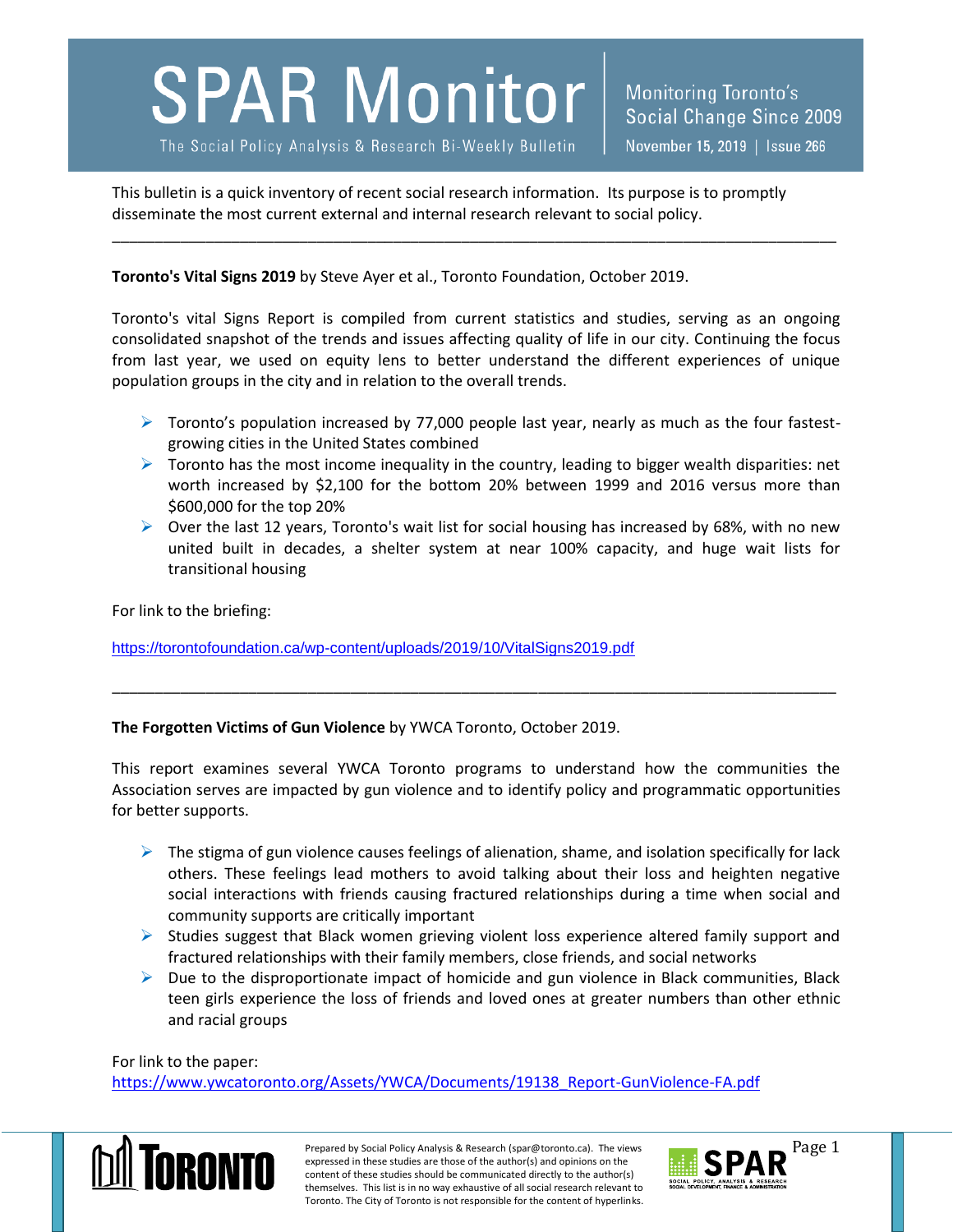**A Profile of Youth Not in Employment, Education or Training (NEET) in Canada, 2015 to 2017** by Jordan Davidson and Rubab Arim, Statistics Canada, November 2019.

\_\_\_\_\_\_\_\_\_\_\_\_\_\_\_\_\_\_\_\_\_\_\_\_\_\_\_\_\_\_\_\_\_\_\_\_\_\_\_\_\_\_\_\_\_\_\_\_\_\_\_\_\_\_\_\_\_\_\_\_\_\_\_\_\_\_\_\_\_\_\_\_\_\_\_\_\_\_\_\_\_\_\_\_\_

This report aims to expand the information on Canadian youth Not in Employment, Education or Training (NEET) by examining various sociodemographic and psychosocial characteristics. It also aims to explore whether different subgroups of youth NEET experience similar psychosocial characteristics. This study is based on data from three recent Canadian Community Health Survey cycles (2015 to 2017).

- $\triangleright$  Overall, 11.1% of Canadian youth in the sample were identified as NEET. Of all youth NEET, 38.0% were looking for paid work, 27.5% were caring for children and 34.5% were classified as "other"
- $\triangleright$  Youth NEET were more likely to have poorer self-reported physical and mental health, and lower physical activity levels
- $\triangleright$  Youth NEET had lower educational attainment than youth non-NEET, with 38.9% of youth NEET completing postsecondary education, compared with 53.1% of youth non-NEET. Youth NEET were also more likely to live in lower-income households
- $\triangleright$  Youth NEET reported poorer general physical health than youth non-NEET. Youth NEET were less likely to report very good or excellent general health compared with youth non-NEET (55.9% versus 72.0%)

For link to the paper:

<https://www150.statcan.gc.ca/n1/pub/11f0019m/11f0019m2019020-eng.pdf>

**Comparing Performance of Universal Health Care Countries, 2019** by Bacchus Barua and Mackenzie Moi, Fraser Institute, 2019.

\_\_\_\_\_\_\_\_\_\_\_\_\_\_\_\_\_\_\_\_\_\_\_\_\_\_\_\_\_\_\_\_\_\_\_\_\_\_\_\_\_\_\_\_\_\_\_\_\_\_\_\_\_\_\_\_\_\_\_\_\_\_\_\_\_\_\_\_\_\_\_\_\_\_\_\_\_\_\_\_\_\_\_\_\_

Measuring and reporting the performance of health-care systems is vital for ensuring accountability and transparency, and is valuable for identifying areas for improvement. Comparing the performance of different countries' healthcare systems provides an opportunity for policy makers and the general public to determine how well Canada's health-care system is performing relative to its international counterparts.

- $\triangleright$  Canada spends more on health care than the majority of high-income OECD countries with universal health-care systems. [... I]t ranks 2<sup>nd</sup> highest for expenditure on health care as a percentage of GDP and 10<sup>th</sup> highest for health-care expenditure per capita
- $\triangleright$  Despite this level of spending, it has significantly fewer physicians, acute-care beds and psychiatric beds per thousand compared to the average OECD country
- $\triangleright$  Canada's performance is mixed for use of resources, performing higher rates than the average OECD country on about half the indicators examined

For link to the paper:

<https://www.fraserinstitute.org/sites/default/files/comparing-health-care-countries-2019.pdf>